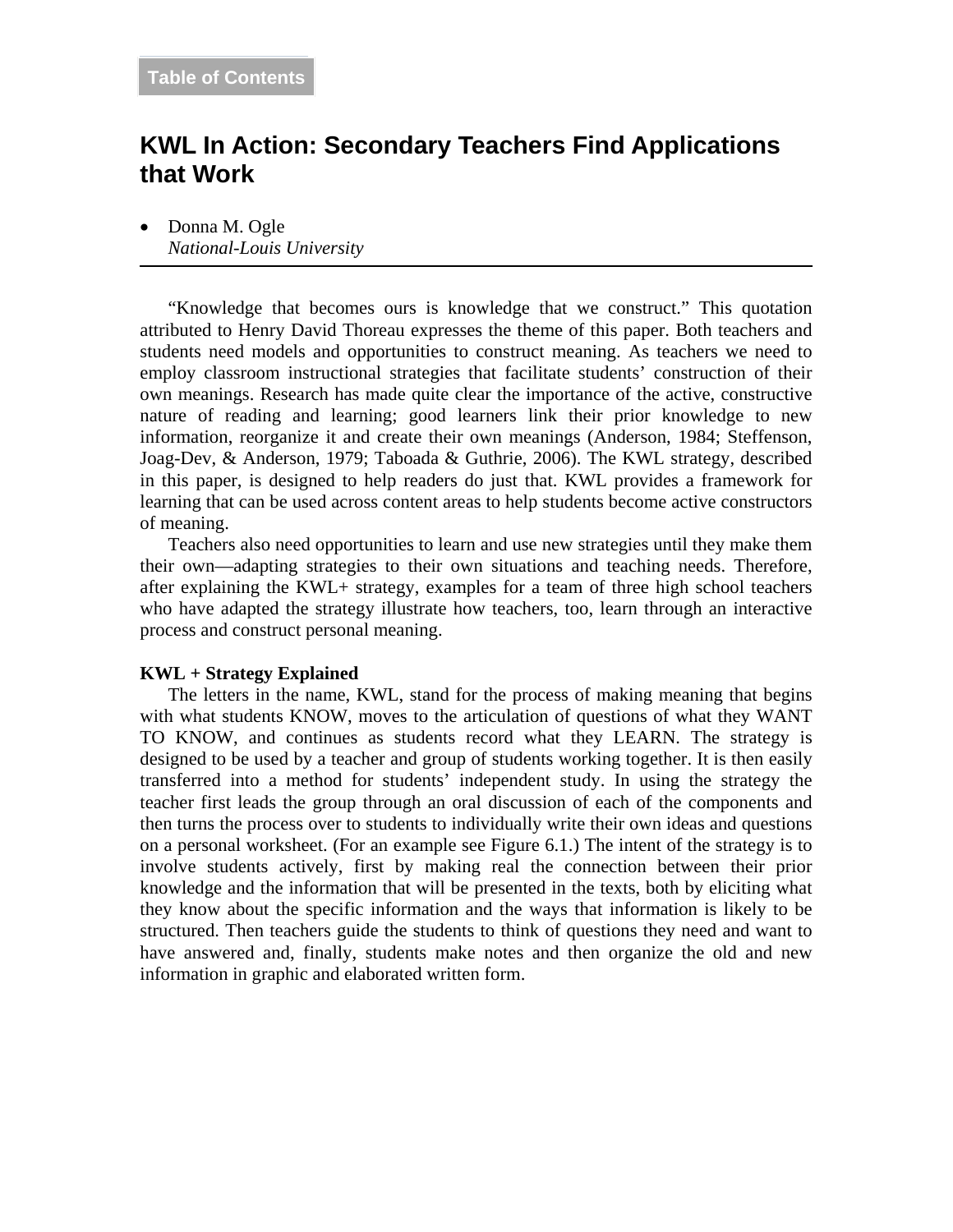| <b>K-W-L Strategy Sheet</b><br>From Ogle (1996)<br>$\begin{tabular}{ c c } \hline \multicolumn{3}{ c }{\text{NAME}} \end{tabular}$ |                                                   |                                                                        |  |  |  |    |
|------------------------------------------------------------------------------------------------------------------------------------|---------------------------------------------------|------------------------------------------------------------------------|--|--|--|----|
|                                                                                                                                    |                                                   |                                                                        |  |  |  | 1. |
| <b>K</b> - What We Know                                                                                                            | W - What we Want<br>to Learn                      | <b>L</b> - What We<br><b>Learned and Still</b><br><b>Need to Learn</b> |  |  |  |    |
|                                                                                                                                    |                                                   |                                                                        |  |  |  |    |
|                                                                                                                                    |                                                   |                                                                        |  |  |  |    |
|                                                                                                                                    |                                                   |                                                                        |  |  |  |    |
|                                                                                                                                    |                                                   |                                                                        |  |  |  |    |
|                                                                                                                                    |                                                   |                                                                        |  |  |  |    |
|                                                                                                                                    |                                                   |                                                                        |  |  |  |    |
|                                                                                                                                    |                                                   |                                                                        |  |  |  |    |
|                                                                                                                                    |                                                   |                                                                        |  |  |  |    |
|                                                                                                                                    |                                                   |                                                                        |  |  |  |    |
| 2.                                                                                                                                 | <b>Categories of Information We Expect to Use</b> |                                                                        |  |  |  |    |
|                                                                                                                                    |                                                   |                                                                        |  |  |  |    |
| A.                                                                                                                                 | D.                                                | G.                                                                     |  |  |  |    |
| <b>B.</b>                                                                                                                          | Ε.                                                | H.                                                                     |  |  |  |    |
| $C$ .                                                                                                                              | F.                                                | I.                                                                     |  |  |  |    |

Figure 6.1.

As teachers initiate a new topic or prepare students to read an article or chapter, they explain the strategy that is being used. Teachers may say:

It is important to first find out what we think we know about this topic. Then we want to anticipate how an author is likely to present and organize the information. From this assessment we can generate good questions to focus our reading and study. Our level of knowledge will determine to some extent how we will study. Then as we read we will make notes of questions that get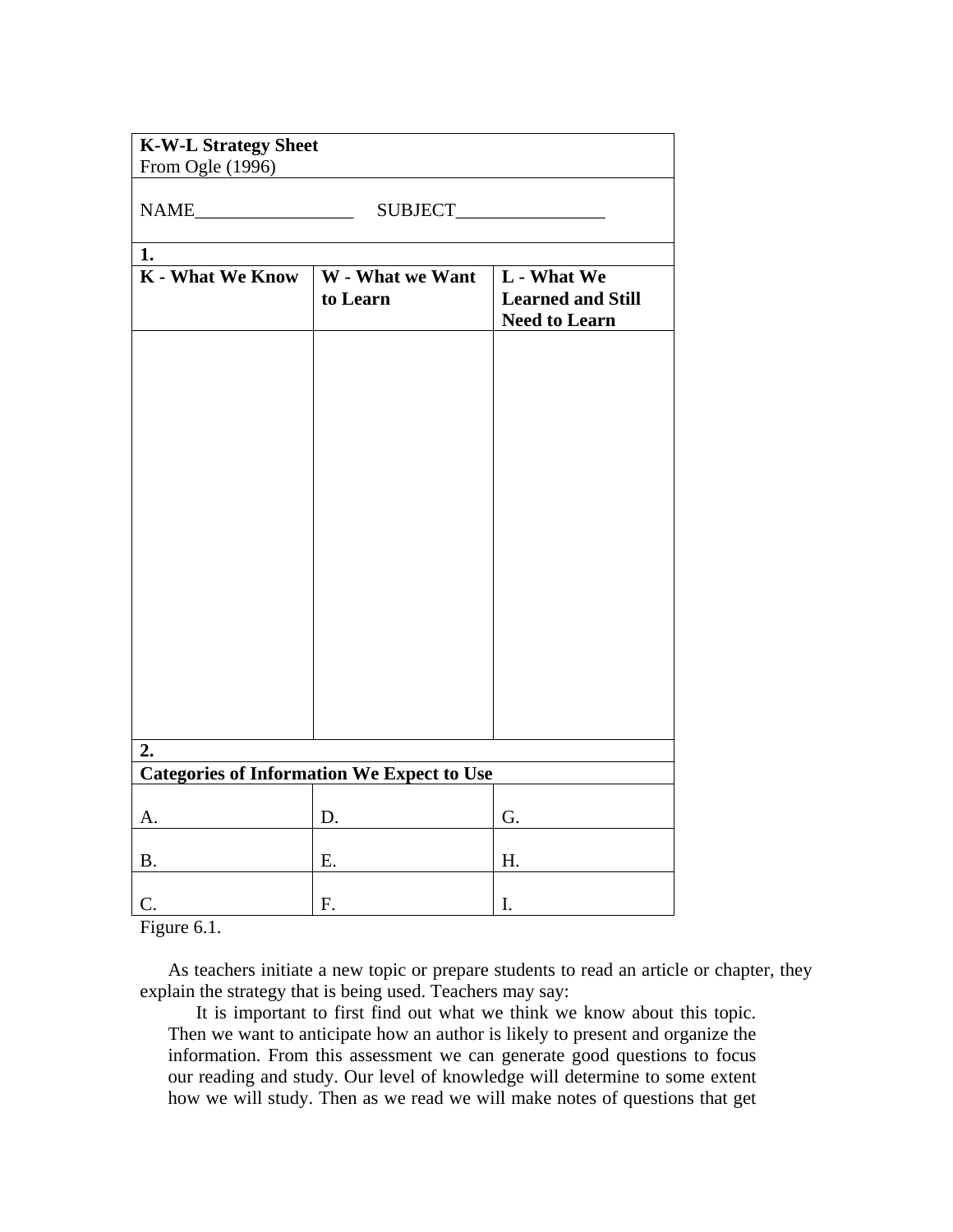answered and other new and important information we learn. During this process some new questions will probably occur to us; these we should also note so we can get clarification later.

After a brief explanation the teacher and students identify what they think they know about the topic; the teacher writes student-brainstormed ideas on the board or overhead transparency. All ideas should be recorded—it is not the teacher's role at this time to clarify misconceptions, simply to let students first articulate the associations they have with the topic, right or wrong. As students engage in this brainstorming some questions should begin to emerge. Not everyone should have the same ideas; some disagreements and misconceptions begin to surface. The teacher notes these differences and helps students frame them into questions. These then become the beginning of the second column, what we want to know.

As the teacher facilitates the brainstorming of ideas and elicits questions that will guide the reading, she is modeling the writing of ideas and framing of questions for students who have a difficult time taking risks and composing their own questions. As soon as the teacher feels students are ready, she suggests that each now write on their own sheet what they individually think they know in the "know" column and the 2-3 questions that are of most interest to them in the second column. With less motivated students, selecting questions from those modeled by the teacher may provide a basic level of commitment to the learning. Some secondary students have learned that not engaging in class activities protects them; such students may need more structure and familiarity with the process before they will be willing to ask their own questions. At first these students may simply be allowed to select the 2-3 questions they think are most likely to be answered from those the teacher has modeled.

Another important component of the pre-reading preparation is anticipating the organization and structure of ideas that authors are most likely to use. This aspect of prereading taps a different kind of knowledge that is important for learning. The bottom of the first column on the worksheet provides space for students to list anticipated categories or topics.

Secondary students need to be able to identify descriptive organization, comparecontrast, cause-effect, sequence, and argumentation—basic organizing structures used in written and oral discourse in our society (see Roller, 1990, for further elaboration). An easy and very common structure is a simple descriptive frame with categories of information on a topic provided one by one. (For example, a chapter or book section on animal biology often adheres to a simple descriptive frame discussing animals, class by class, with information organized by categories—basic description, location, means of protection, and value in the natural cycle.) Other texts may compare and contrast animals or deal with functional systems and use animals for examples. These organizations require higher order thinking and yet assume knowledge of basic categories of information.

If students are not familiar with categorizing and structuring information, teachers can model this kind of thinking from the initial brainstorming students do by asking, "How do you think the author of a text or article on \_\_\_\_\_\_ is likely to organize the information? What categories or topics would you expect to find?" If no ideas are forthcoming the teacher can direct students' attention to the list of information they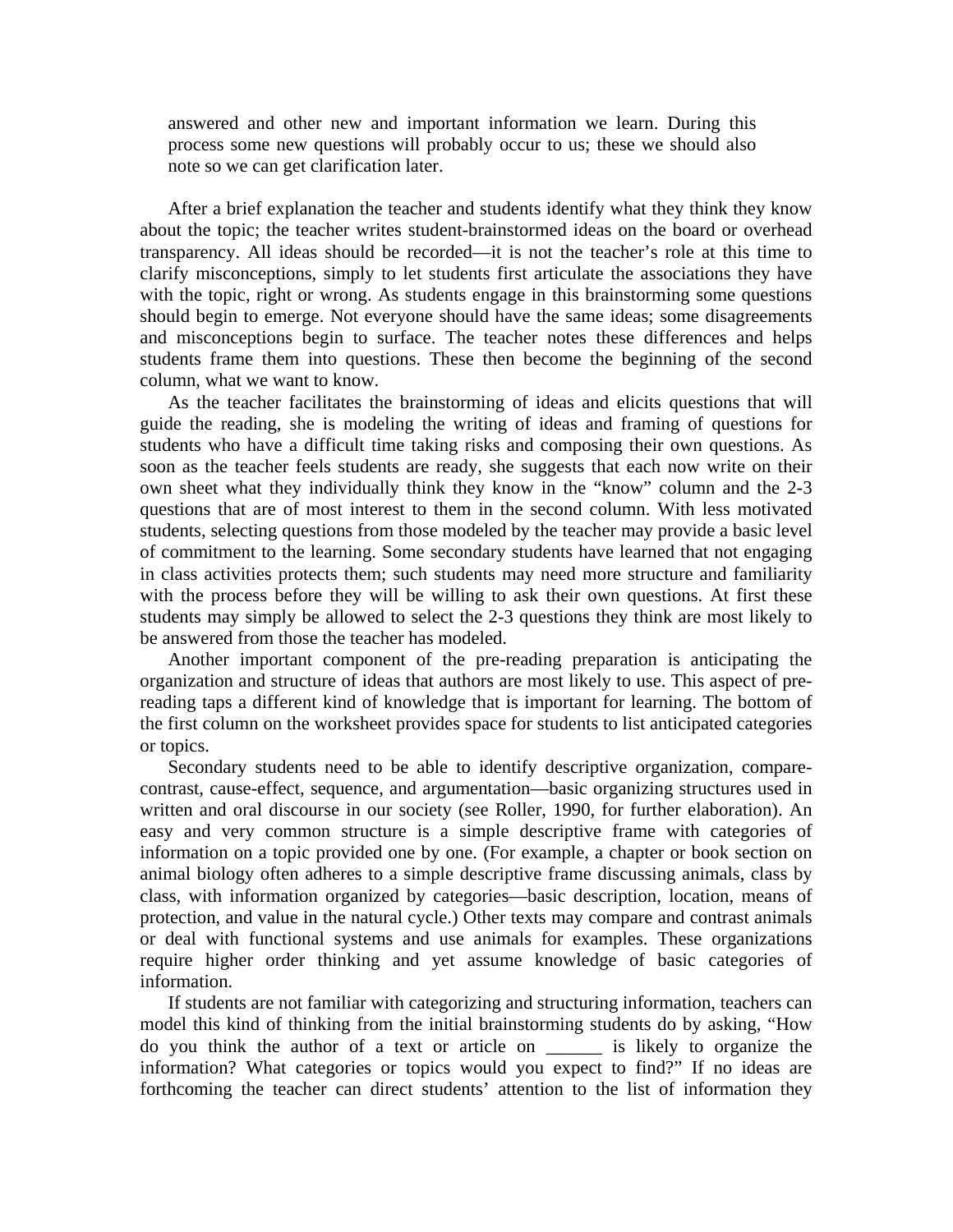generated. This list can then be used to help students identify like ideas that could be chunked into a single category. For example, during a pre-reading discussion of coelenterates (corals and jellyfish) students may have suggested information like the following: live in salt water, have soft bodies, eat small creatures, wait for food to come to them, and are simple animals. The teacher can help students identify the more general categories represented by this information: habitat, physical characteristics, eating, and scientific classification. These categories should not be difficult for secondary students to generate once they are attuned to thinking of organization of knowledge. Yet, it is surprising how few students will use these organizers if not led to do so by teachers.

The time spent focusing students thinking about likely structure is important whether the KWL is used as a framework for reading a chapter or to initiate a broader unit of exploration and study. Too often content teachers assume students know how to use larger organizing structures for learning; asking students to anticipate most likely structures assures that we don't overlook gaps in students strategic thinking and provides us a naturally occurring occasion to teach these structures. These structures also have tremendous value when students come to study and write. Having organizing frames consciously available empowers students to chunk together discrete pieces of information in meaningful and, thus, memorable ways.

After students have accessed their ideas about content and structure and have identified key questions they then read and make notes in the third, learned, column of their worksheet. They will write answers to their questions and note new and interesting information. This note-making can occur as an ongoing reading-notemaking recursive activity. Other students may wait until they have read through a whole section of text before stopping to check what they have learned and make notes. Teachers can model making notes and then checking questions against the text information; this can provide a good opportunity to demonstrate the need for multiple sources of information if some basic questions are overlooked or not answered adequately.

Often students are confronted with a great deal of information they are expected to internalize in short periods of time. When it is important to retain the information the two post-reading components of the strategy, mapping and summarizing, are valuable. These were added after the original KWL was developed because teachers found that students still needed help rehearsing new information in ways that would make it memorable (Carr & Ogle, 1987). Once students have completed their reading and note-making, they go back and create a graphic map or diagram of the ideas. This map should include both what the student knew prior to reading and the important information that has been gained. Some teachers suggest students use two colors of pen or pencil to make even clearer the weaving together of new and old information. As students create a map of their ideas they should be using some of the basic structures or frames inherent to the content presentation. When the map is completed it is easy for students to write summaries; they simply use the category labels on their maps as main ideas and the subsumed information as details or illustrations. Research (Carr & Ogle, 1988) has demonstrated the value of the post-reading mapping and summarizing for long-term content retention.

Having each student involved in writing his/her own ideas before, during, and after reading is central to the KWL. It provides a means for students to retain the information they are learning. The writing also helps students to continually monitor their own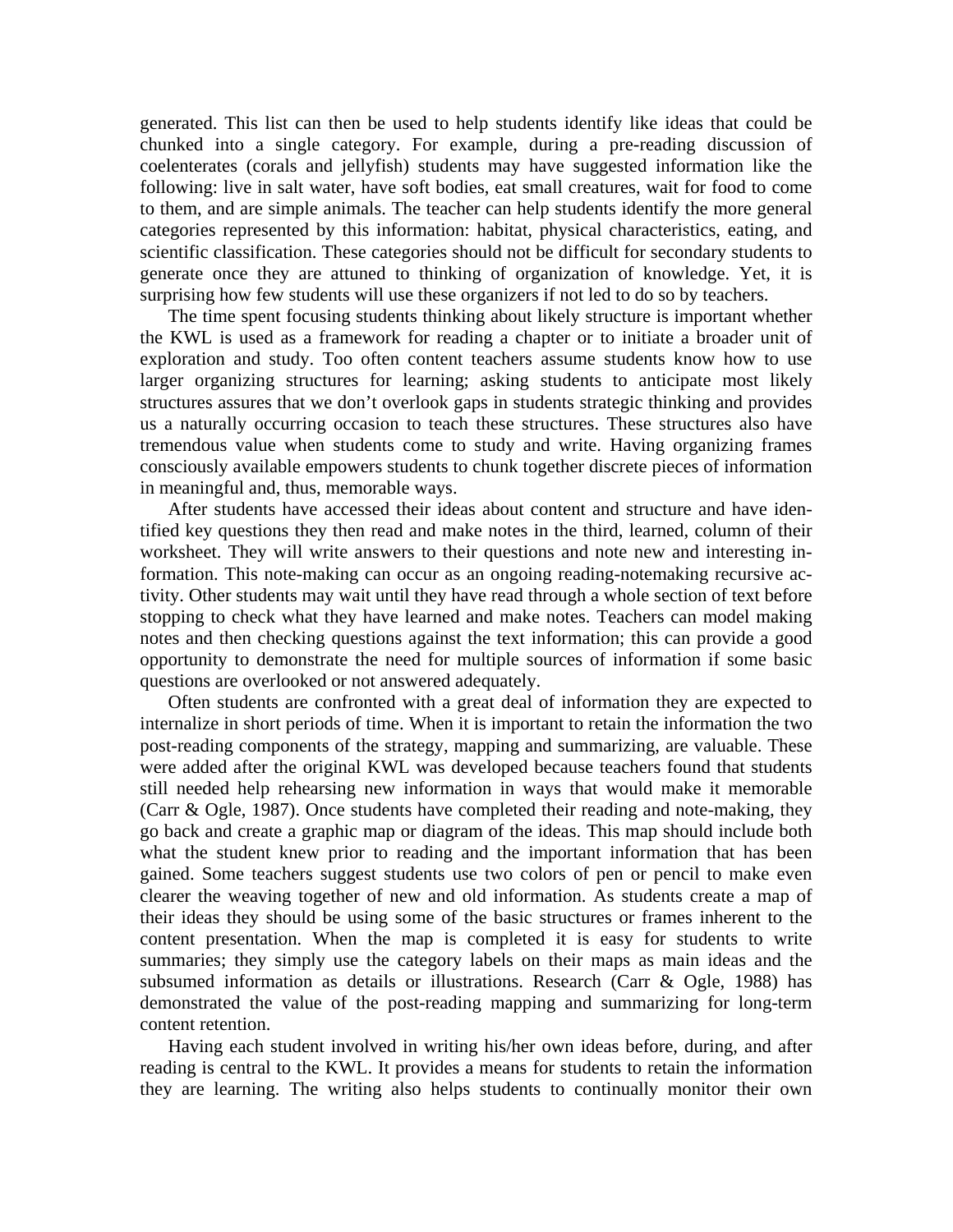thinking and learning on the worksheet. Even if they do not contribute orally to the class discussions their writing provides a way for students and teacher to dialogue about their learning. This writing component is valuable to teachers, too, for several reasons. First, because so much content area instruction is conducted with whole classes, oral discussion often misses just those students who most need the time spent in focusing and calling up prior knowledge. The writing task provides a concrete way for all students to participate in the thinking about the topic even when not talking. Second, since they need to write out their ideas, there is a more personal commitment to the content. Third, written knowledge and questions provide teachers a window on students' thinking and interaction with the text information. Finally, those written sheets provide a good working copy of students knowledge-building that can serve teachers and students when they read and learn from multiple sources of information.

## **Content Teachers Make KWL Their Own**

The most extensive application of KWL as a framework for instruction at the secondary level with which I am familiar has occurred in the Kansas City, MO., Schools. The Comprehension and Cognitive Development Program, begun as part of a broader desegregation ruling from the federal courts, has as a major goal developing more interactive strategic teaching among its secondary (middle and high school) teachers. To achieve this goal they, in conjunction with the National Urban Alliance, have provided a rich staff development program to support teacher development from a discrete skillsoriented emphasis to more strategic and interactive instruction. This shift has not been easy since the students are challenging (95% are minority and achievement has been well below national averages) and pressures for better test scores are always felt. In this context the project becomes even more significant.

Teams of teachers from each building have been selected to become in-house leaders. The groups of teachers meet in their own buildings, take part in cross district seminars, and take evening courses at the University of Missouri, Kansas City. As a result of the project, they become staff development leaders and serve as resource people throughout the district.

During the three years the teachers learn, reflect, and develop a broader repertoire of teaching strategies. One of the strategies the teachers have selected for in-depth learning is KWL. Over a three-year period teachers have learned the theory behind this and other interactive strategies, have seen demonstrations of the strategy in use in their own classrooms, have learned to use the strategy in micro-teaching and video-taped situations, and have developed several adaptations of KWL to meet their needs. The remainder of this chapter presents examples provided by one leadership team from Central High School. These applications and adaptations have evolved as the teachers have studied and tried this and other strategies in their classrooms. Their comments and reflections have been drawn from journals and notes they have made as part of the staff development activities.

Katherine Walker, ninth grade science teacher, uses the KWL+ regularly with her students. She has noted that she likes the framework because it helps her find out what her students bring to their study of different topics and motivates some students to become involved in learning who would not normally do so. She has also found improved test scores, something that pleases her.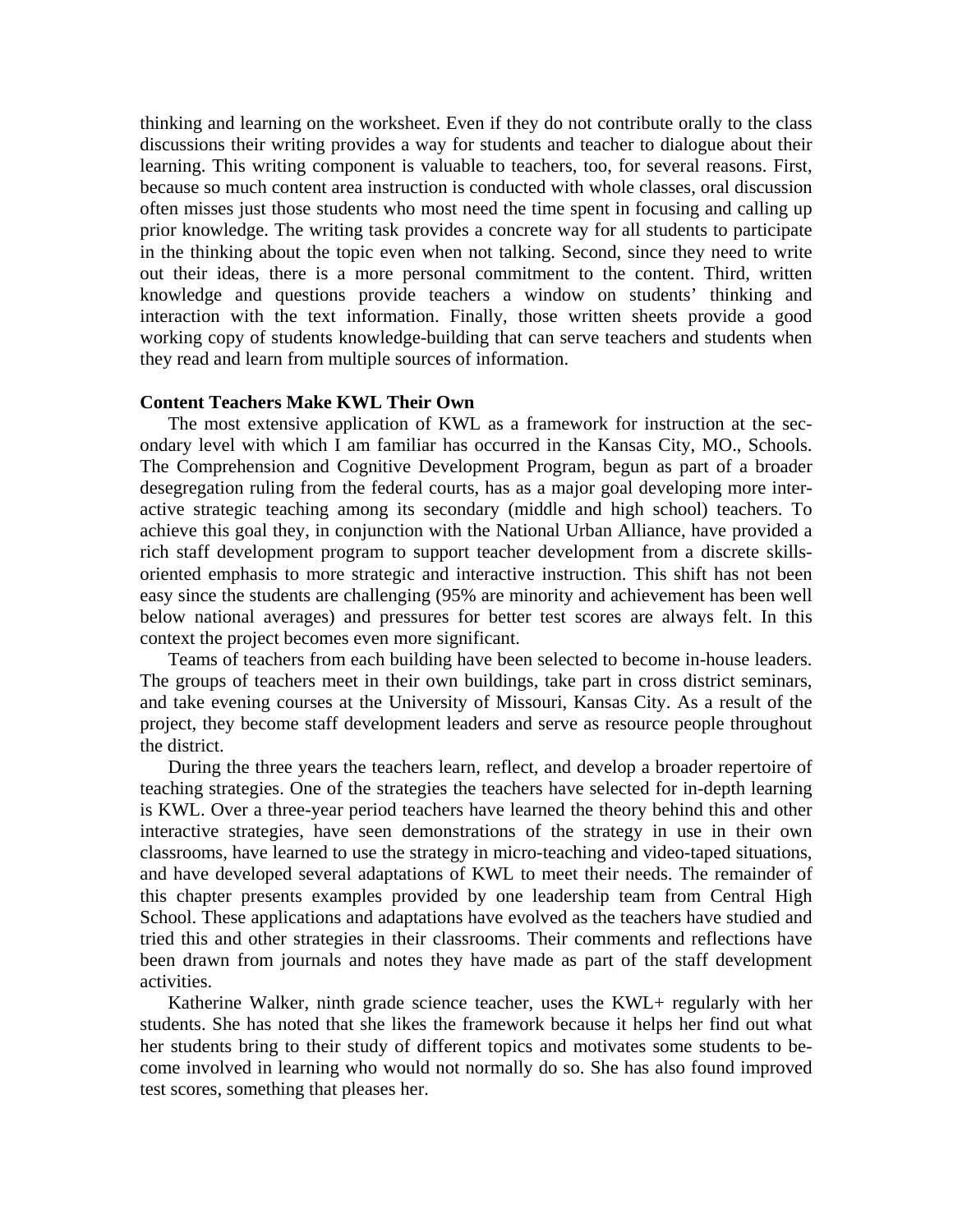Katherine has provided an example of how the process works from a section she taught on tobacco that was in the textbook. Her objective for the section was to familiarize students with the effects of tobacco on the human body. "The lesson must build on the students' knowledge of how a healthy body functions so that the information learned about the composition of tobacco and its physical effects and the diseases caused by and attributed to its use show how the body systems are impaired from normal function when tobacco is used" (from written reflections, March, 1990).

Katherine introduced the topic by asking students what they already knew about tobacco and its effects. As students volunteered information she also helped them frame questions like, "Why is it a legal substance?" and "How does it cause cancer?" As students got involved thinking about what section in a text could help them learn, she asked what topics or categories of information about tobacco they could anticipate finding in the textbook. Again, she guided their thinking as they suggested: harm, effects, types, uses, composition, odors, and growth. After all the students had written their own notes in the first 2 columns on worksheets or notebook paper divided into thirds, she gave them time in class to begin reading and filling in the third column, What We Learned. The text section and note-making were completed as homework. The next day the students discussed the information they had gained and checked to see if their questions had been answered. They then constructed semantic maps of their knowledge and, from these, each student wrote a summary. An example of one student's work is included to illustrate the personal nature of the learning and construction of meaning (See Figure 6.2.)

In her written reflections Katherine explored the effectiveness of the strategy for this lesson. She wrote:

- 1. It allowed me to learn what students knew about tobacco.
- 2. It provided me with a means of getting more oral participation from non-talkative students when discussion occurs in my classroom.
- 3. It motivated some inactive students to become involved in both writing and talking.
- 4. It allowed my students to become cooperative in their learning while brainstorming.
- 5. It provided a means of additional research generated by student responses rather than teacher-mandated demands.
- 6. It provided a better test base for my students to comprehend information about tobacco. The students answered more questions correctly after having worked with the strategy than they usually do.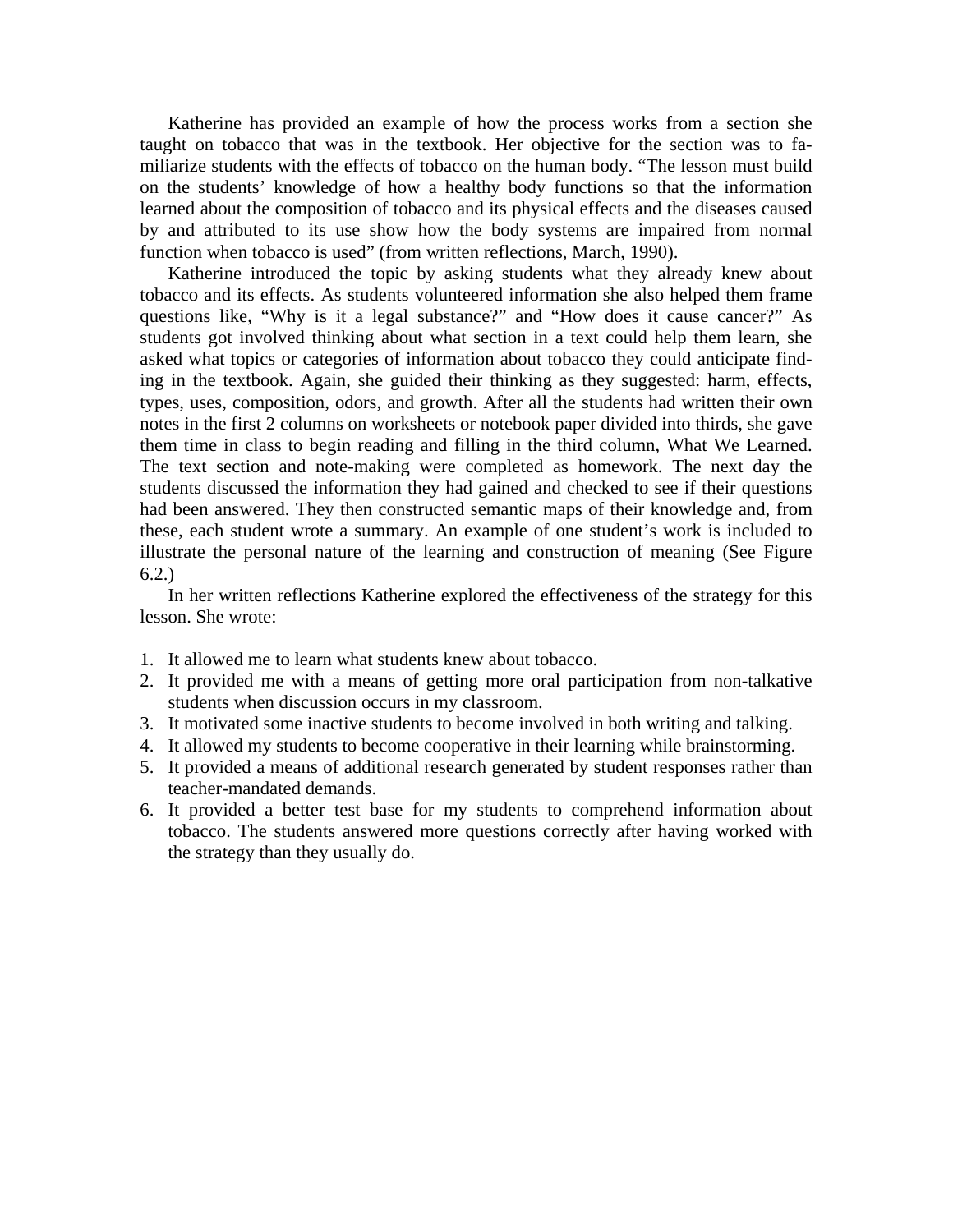| <b>K-W-L Strategy Sheet</b>                                                                                                                                                                                                                                                                                                                                                                                                                                                                                                         |                                                                                                                                                                                                                                                                                                                                                                                                                 |  |  |  |
|-------------------------------------------------------------------------------------------------------------------------------------------------------------------------------------------------------------------------------------------------------------------------------------------------------------------------------------------------------------------------------------------------------------------------------------------------------------------------------------------------------------------------------------|-----------------------------------------------------------------------------------------------------------------------------------------------------------------------------------------------------------------------------------------------------------------------------------------------------------------------------------------------------------------------------------------------------------------|--|--|--|
| From Ogle $(1996)$                                                                                                                                                                                                                                                                                                                                                                                                                                                                                                                  |                                                                                                                                                                                                                                                                                                                                                                                                                 |  |  |  |
| <b>NAME</b><br><b>SUBJECT</b>                                                                                                                                                                                                                                                                                                                                                                                                                                                                                                       |                                                                                                                                                                                                                                                                                                                                                                                                                 |  |  |  |
| W - What We Want to Learn<br>1. K - What We Know<br>A PLANT<br>1.) WHERE IS TOBACCO GROWL<br>USED TO MAKE<br>2) How DOES IT CAUSE CANCER 350,000 AMERICANS<br>CIGARETTES<br>CAN CAUSE CANCER 3), LIKY IS IT A LEGAL SUB-<br>STAULE<br>TO LIPS, MOUTH,<br>AND LUNGS<br>4) 15 TOBACCO USED<br>FOR ANYTHING WORTH<br>CAUSES EMPHYSENA<br>WHILES<br>ADDICTIVE<br>SMOKELESS, CHEUING<br>$5.)$ /s THE TOBALCO<br>SURGEON GENERAL<br>YOU CHEW + THE<br>SAYS DONT USE<br>KIND YOU SMOKE THE<br>SAME &<br>6.) WHAT IS SMOKELESS<br>TOBALLO ? | - What We Learned and<br><b>Still Need to Learn</b><br>1.) TOBACCO IS A DRUG<br>DE FROM TOBACOO-<br>RELATED PISEASES<br>3) NICOTIANA - TOBACUM =<br>NAME OF PLANT<br>4.) TOBACCO SMOKE 15<br>INHALED NICOTINE IT<br>15 ABSORBED THROUGH<br>LINING OF MOUTH AND<br>LUNGS INTO BLOOD<br>STREAM.<br>5.) TRANSPORTED TO<br>BRAIN IN 7.5 SECONDS<br>6.) 90% OF ALL LUNG<br>CANCER FROM SMOVING<br>7.) AVERAGE SMOKER |  |  |  |
| 2. Categories of Information We Expect to Use.<br>A. HARMY EFFECTS E. ODORS<br>F. GROWTH<br>B. TYPES<br>C. USES<br>G.                                                                                                                                                                                                                                                                                                                                                                                                               | SPENDS $\frac{1}{2}00000 -$<br><b>ADO, CCC ON CIGARETTES</b><br>IN A LIFE TIME.                                                                                                                                                                                                                                                                                                                                 |  |  |  |
| D. COMPOSITION<br>н.                                                                                                                                                                                                                                                                                                                                                                                                                                                                                                                |                                                                                                                                                                                                                                                                                                                                                                                                                 |  |  |  |

Figure 6.2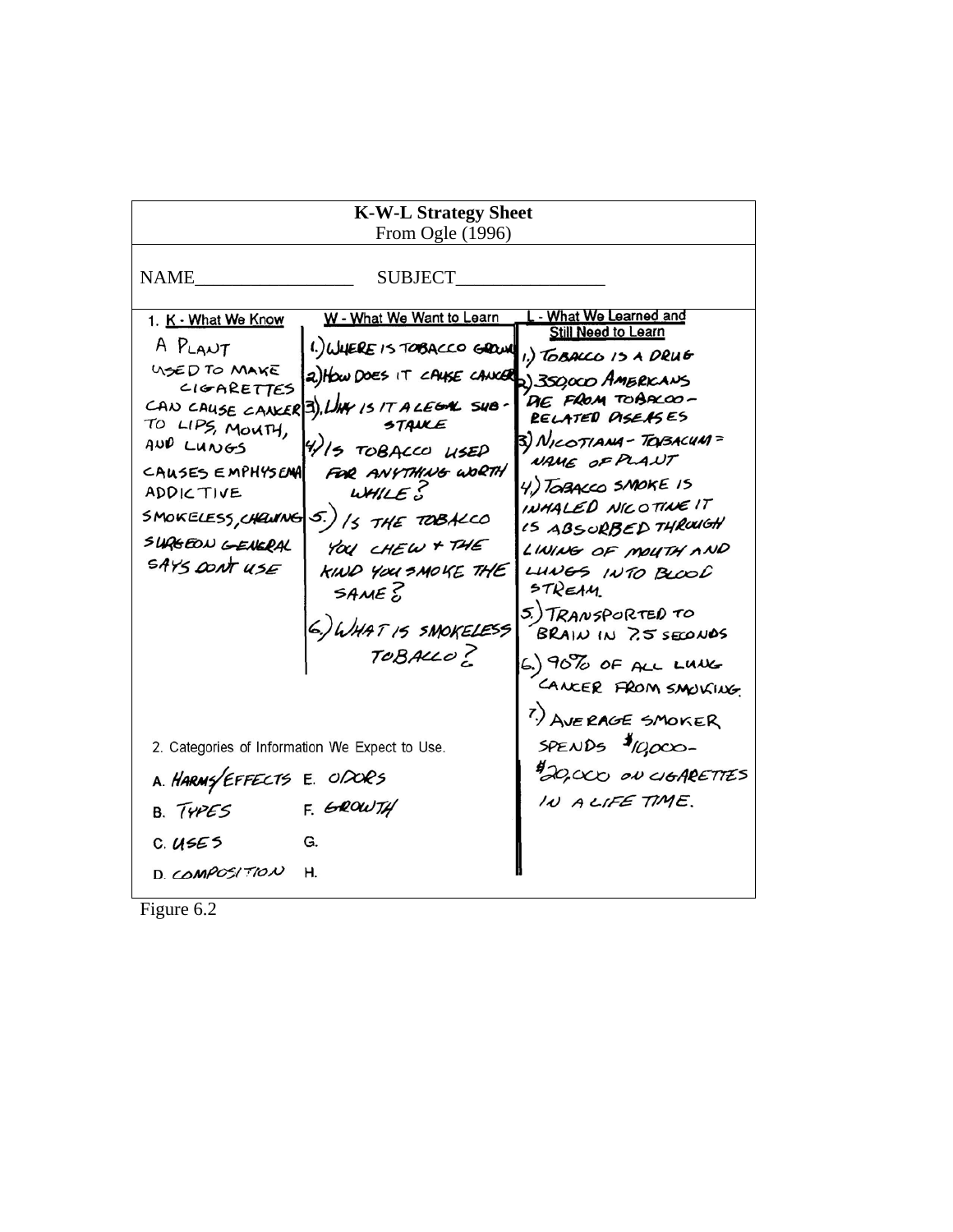

Beverly Shand, from the English department, used KWL in a somewhat different way while she was teaching a unit on Richard Wright, the author. Rather than begin with the strategy, she first had students read *Black Boy* by Wright. Then, before students read his biographical sketch and two additional short stories, she engaged the students in doing a KWL. The object of her lesson was to prepare students to respond to the two short stories by identifying Wright's strengths and to understand how his personal struggle affected his point-of-view and purpose for writing.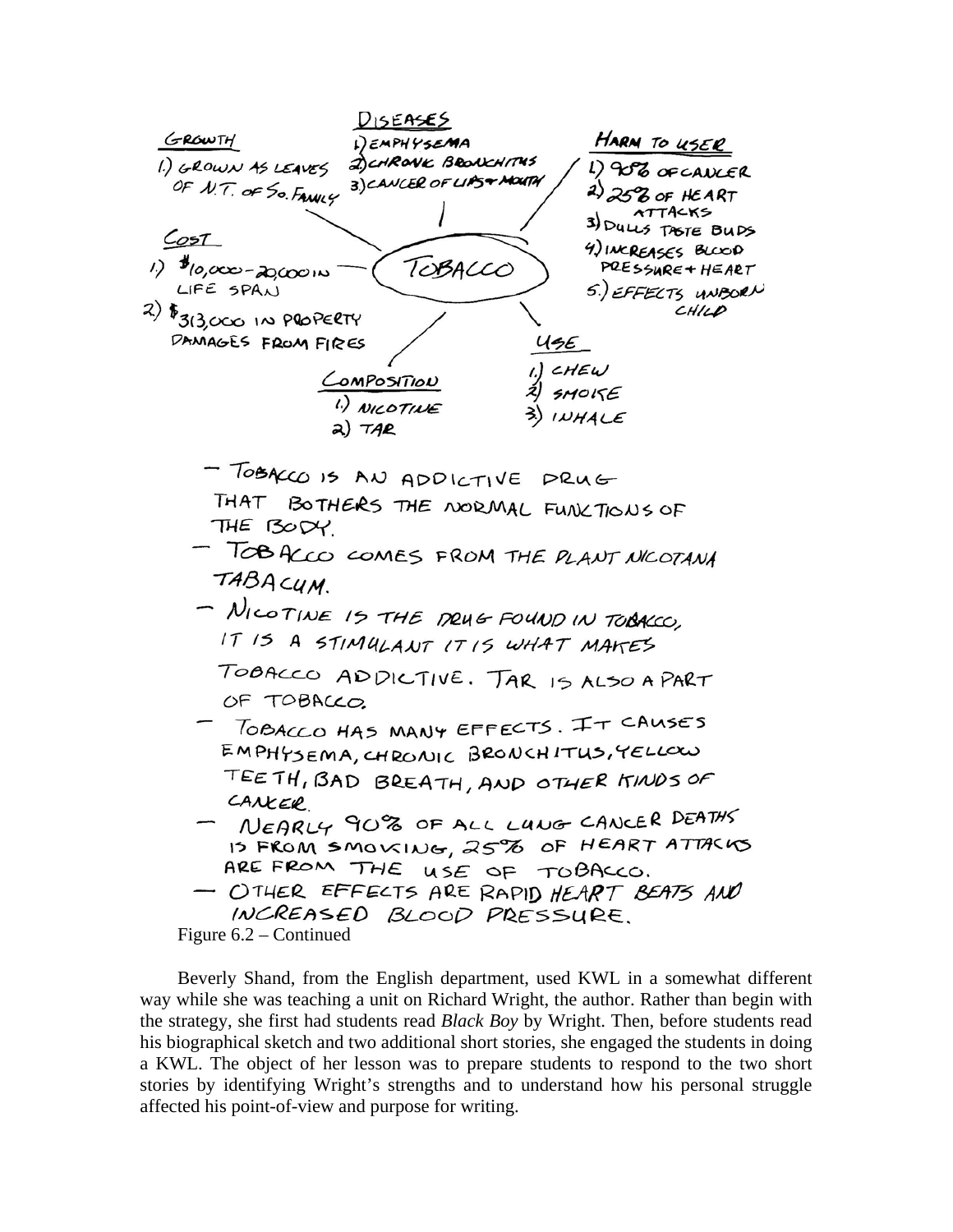As she began the lesson she asked each class what they knew about Wright, what questions they had, and what they wanted to find out. By giving students the opportunity to read some of Wright's own writing she had insured some prior knowledge about his youth. Students were able to draw on their reading and make good inferences about his character and future as they worked in small groups using the worksheet as a guide. (See Figure 6.3.) They were motivated by reading *Black Boy* and wanted to know more about Wright. Because she knew the classes had some knowledge, she felt comfortable having them work in small groups to brainstorm and form questions to guide their reading.

In her written reflections Beverly added that:

1. Students are able to connect their prior knowledge, or schema to new information which they, themselves, identify as desired-to-know facts, and to use this new information in a synthesis which increases their level of critical thinking and ability to synthesize in the future.

2. The small group setting used in brainstorming provides a more secure, lessthreatening environment for student interactions as effective brainstorming is done.

3. The making of graphic organizers, including the KWL sheet gives students valuable practice in an activity which lends them strength in organizing material into meaningful, easier to remember, chunks both now and in future lessons. For visual learners, as our students mostly are, this is an important tool for successful learning.

4. KWL+ allows students to address the idea of learning as a metacognitive process. If students know how they learn best they will be more successful learners (from written reflections, March, 1990).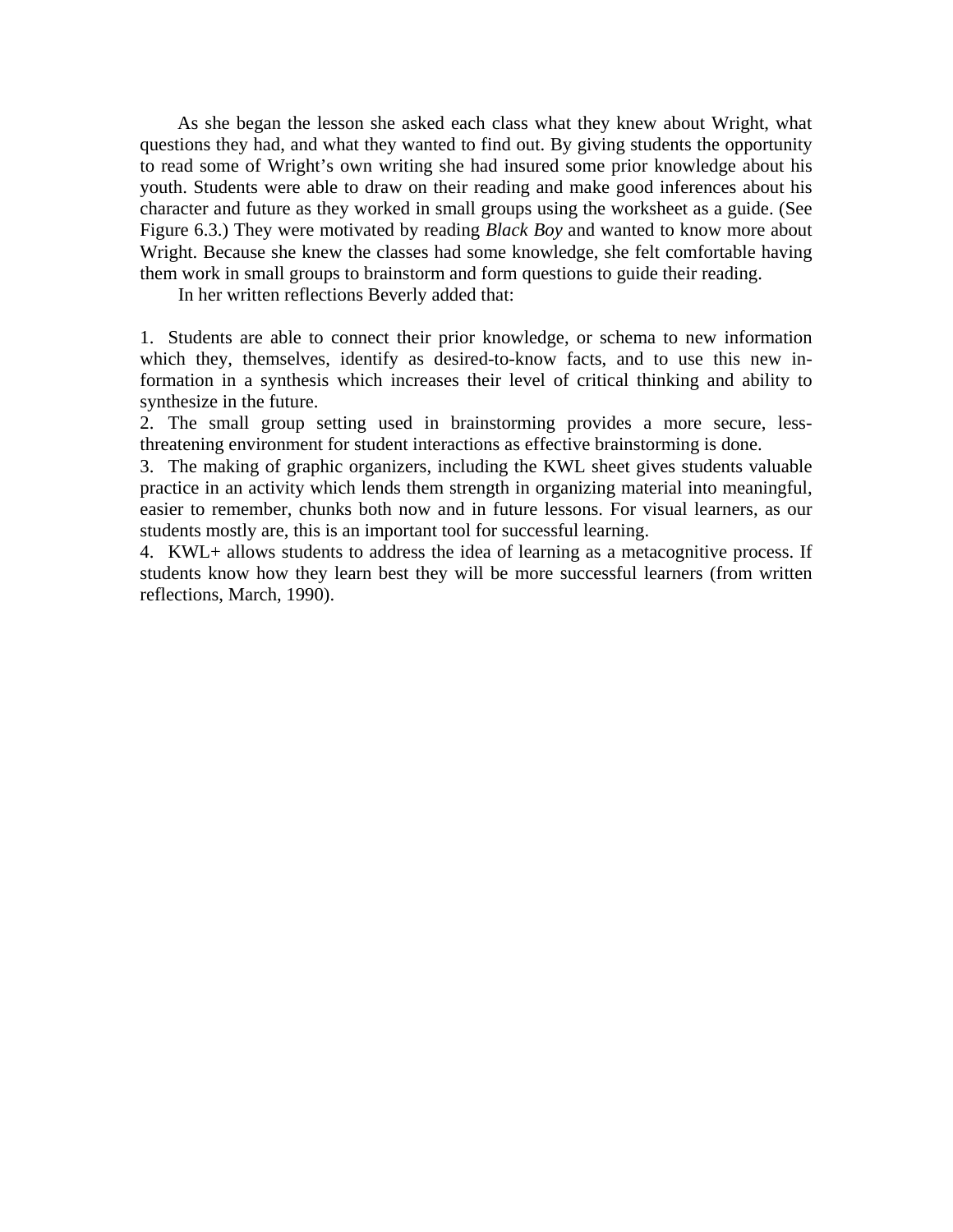| <b>K-W-L Strategy Sheet</b>                                                                                                                                                                                                                                                                                                              |                                                                                                                                                                                                                                                                                                                                           |                                                                                                                                                                                                                                                                                                                                                                                                                                                                                                                                                                                               |  |  |
|------------------------------------------------------------------------------------------------------------------------------------------------------------------------------------------------------------------------------------------------------------------------------------------------------------------------------------------|-------------------------------------------------------------------------------------------------------------------------------------------------------------------------------------------------------------------------------------------------------------------------------------------------------------------------------------------|-----------------------------------------------------------------------------------------------------------------------------------------------------------------------------------------------------------------------------------------------------------------------------------------------------------------------------------------------------------------------------------------------------------------------------------------------------------------------------------------------------------------------------------------------------------------------------------------------|--|--|
| From Ogle (1996)                                                                                                                                                                                                                                                                                                                         |                                                                                                                                                                                                                                                                                                                                           |                                                                                                                                                                                                                                                                                                                                                                                                                                                                                                                                                                                               |  |  |
| <b>NAME</b><br><b>SUBJECT</b>                                                                                                                                                                                                                                                                                                            |                                                                                                                                                                                                                                                                                                                                           |                                                                                                                                                                                                                                                                                                                                                                                                                                                                                                                                                                                               |  |  |
| ENGLISH<br>Name VICHELLE<br>Subject _<br>1/30/91<br>Date_                                                                                                                                                                                                                                                                                |                                                                                                                                                                                                                                                                                                                                           |                                                                                                                                                                                                                                                                                                                                                                                                                                                                                                                                                                                               |  |  |
| 1. K - What We Know<br>WRITER / HMERICAN<br>BLACK/AUTHOR BLACK<br>INTELLIGENT<br><b>BAD CHILD/KILLED LAT</b><br>DRUNKARD ATG<br>FATHER LEFT FAMILY<br>MOTHER HAD SEVERE<br>BREAKROWN<br><b>BROTHER</b><br>LEG HIT BY WOOD<br>2. Categories of Information We Expect to Use:<br>A. PROFESSION<br>$B. 4$ orks<br>C. PERSONAL LIFE G.<br>D. | W - What We Want to Learn<br>WHAT OTHER BOOKS DID<br>HE WRITE?<br>WHAT FAMILY LIFEWAS<br>$L$ / $KE$<br>IS HE ALIVE NOWS<br>WHAT WAS HIS LIFE<br>LIKE IN $4.5.1.5$<br>HOW OLD WOULD HE?<br>BE?<br>WAS HE MARRIED?<br>HOW OID HE DIES<br>DID HE GET ANY<br>AWARDS <sub>o</sub><br>WHY DID HE WRITE?<br>WHAT WAS HIS GOALS<br>E.<br>F.<br>Н. | L - What We Learned and<br><b>Still Need to Learn</b><br>THE BOOK BUCK BOY WOULD<br>LAVE BEEN NAMED AMERICAN<br><i>HUNGER</i> .<br>SORN NEAR NACHEZ, MISS.<br>IVED IN FRANCE FOR BYRS.<br>SREAT WRITER<br>UPE ELLAN, 2 DAY <del>CH</del> TERS<br>FATHER ILLITERATE SHARE-<br>CRODPER<br><b>YOM-SCHOOL TEACHER</b><br><b>IALEDICTORIAN, MAY 1925</b><br><b>VIARRIED</b><br>URUTE PUETRY & SHORT STORIES<br>VON PRIZE WITH YNCLE<br>TOMS CHILDREN<br>WROTE MATIVE SON<br>BIGGER WAS VIOLENT<br>THEN BUKKBOY - PIRECT<br>WENT TO FRANCE EXITED<br>5ELF<br>UROTE 8 BOOKS THERE<br>DIED YOUNG 1960 |  |  |
|                                                                                                                                                                                                                                                                                                                                          |                                                                                                                                                                                                                                                                                                                                           |                                                                                                                                                                                                                                                                                                                                                                                                                                                                                                                                                                                               |  |  |

# Figure 6.3

Renee Gray has found an even different use of KWL+ in her mathematics classes. The textbooks she has available from the district have very little written, amplified text; they consist mostly of practice problems. The students come to each new topic with little background knowledge. As she participated in the leadership development program and experimented with ways to develop strategic teaching in math, she, too, discovered a way of using KWL+ as a teaching tool.

Renee does not use the strategy to introduce lessons or units. Rather she uses it as a review framework to help students prepare for exams. As she explains, "The KWL+ strategy is great to use when reviewing with the students before a test. After all the material has been presented, I take an extra day just for review. Students participate readily, happy to share and discuss everything they know about a topic, under the K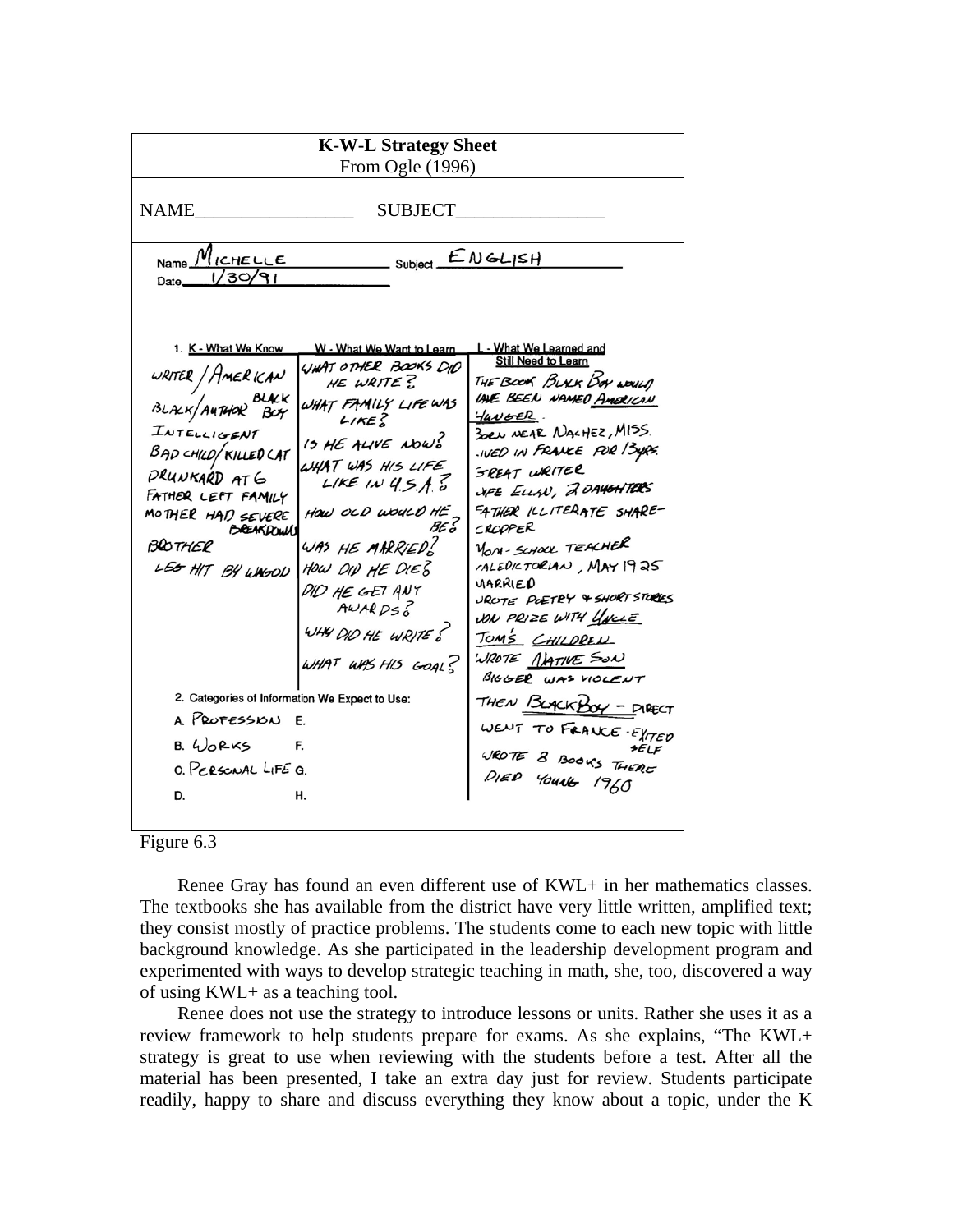column. The categories generated in math are usually Givens, Translate, and Solve. Categorizing the information helps students know approximately when the information is used in solving the problems."

She continues in her reflections: "Students are not afraid or embarrassed to tell what they don't know or what they want to know. Because wanting to know is a part of the strategy, it is expected that they want to know something, so even the low achievers or inactive students become involved and productive."

"Everything the student has learned is listed in the L column, which is then used to generate a graphic organizer. We create the graphic organizer from what we learned in the reading and put the organizer in the L column. The students then use the organizer to prepare a summary or make up and solve problems of their own to demonstrate their command of the learned information" (from written reflections, March, 1990). Samples of students' work are shown in Figures 6.4 and 6.5.

| <b>K-W-L Strategy Sheet</b>                                                                                                                                                 |                                                                                                                                                                                                                                                                 |                                                                                                                                                                                                                                                                              |  |  |
|-----------------------------------------------------------------------------------------------------------------------------------------------------------------------------|-----------------------------------------------------------------------------------------------------------------------------------------------------------------------------------------------------------------------------------------------------------------|------------------------------------------------------------------------------------------------------------------------------------------------------------------------------------------------------------------------------------------------------------------------------|--|--|
| From Ogle $(1996)$                                                                                                                                                          |                                                                                                                                                                                                                                                                 |                                                                                                                                                                                                                                                                              |  |  |
| <b>NAME</b><br>1. K - What We Know<br>1.) X IS 3 METERS 1.) PERIMETER OF THE<br>2.) PERIMETER IS 3x-1<br>UNITS LONG<br><b>THE RECTANGLES</b><br>TRANSLATE<br>GIVEN<br>SOLVE | SUBJECT<br>W - What We Want to Learn<br>SQUARE & RECTANGLE<br>2) WANT TO KARN WHICH<br>IS GREATER<br>3.) LENGTH 13 $X+9$ 3.) AND BY HOW MUCH<br>4.) WIDTH IS $2x^{-3}$ 4.) How To sock<br>THE LENGTH OF REC.<br>WHEN X IS ADDED TOT<br>HOW TO SET PROBLEM<br>чP | What We Learned and<br>Still Need to Learn<br>FINDING AND COMPARING<br>PERIMETER OF POLYGONS<br>1.) DRAW THE FIGHRE<br>$7)$ LABEL<br>3.) FIND THE PERI. OF EACH<br>FIGHTE IN TERMS OF X<br>4.) SUBSTITUTE THE GIVEN<br>VALUE OF THE VARIABLE<br>S.) COMPARE THE<br>PERIMETER |  |  |
| 2. Categories of Information We Expect to Use:                                                                                                                              |                                                                                                                                                                                                                                                                 |                                                                                                                                                                                                                                                                              |  |  |
| А.                                                                                                                                                                          | E.                                                                                                                                                                                                                                                              |                                                                                                                                                                                                                                                                              |  |  |
| В.                                                                                                                                                                          | F.                                                                                                                                                                                                                                                              |                                                                                                                                                                                                                                                                              |  |  |
| C.                                                                                                                                                                          | G.                                                                                                                                                                                                                                                              |                                                                                                                                                                                                                                                                              |  |  |
| D.                                                                                                                                                                          | Η.                                                                                                                                                                                                                                                              |                                                                                                                                                                                                                                                                              |  |  |

F**igure 6.4.**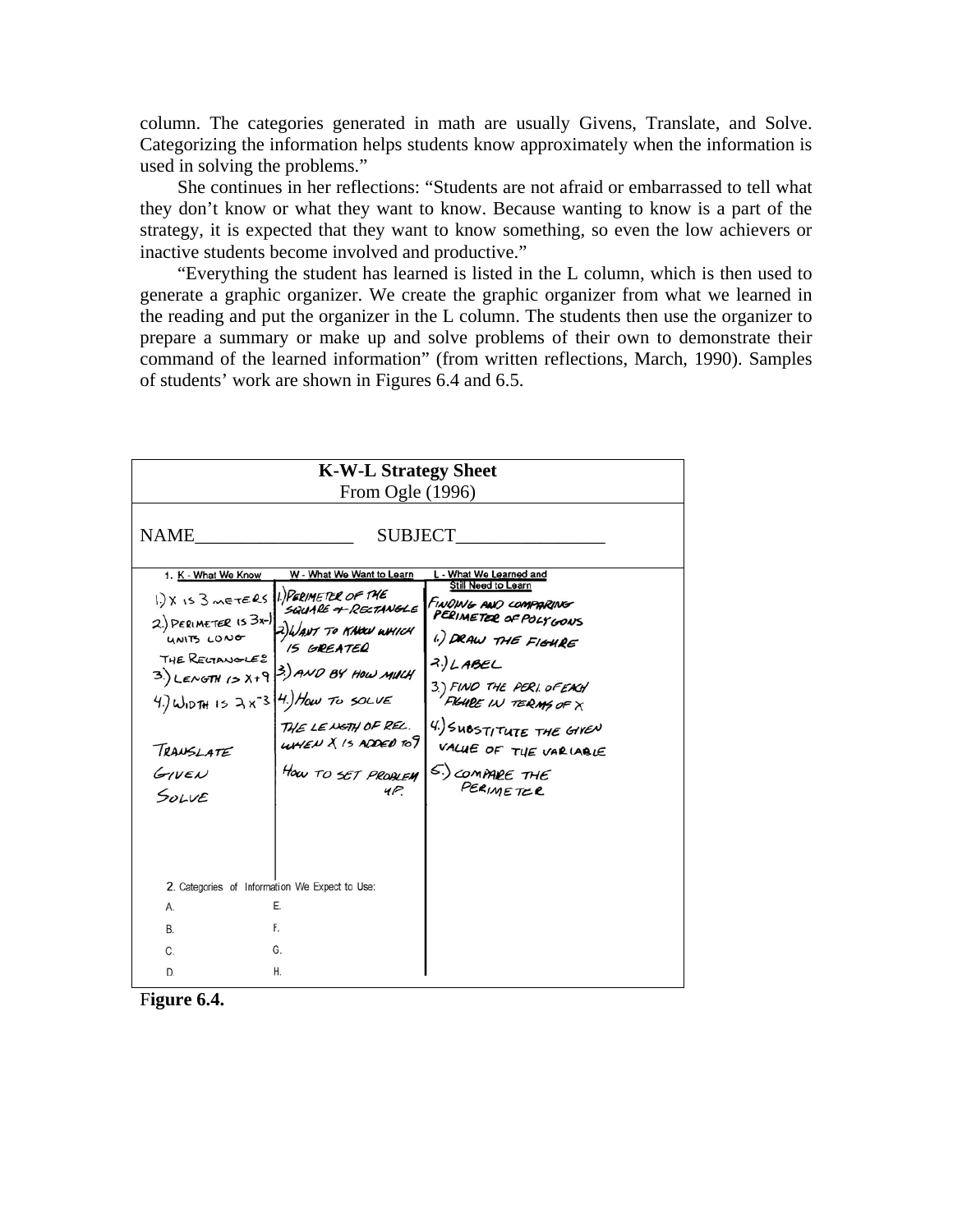#### **Summary**

I learned how to solve polynomials by adding like terms. Then apply the distributive postulate. But before adding or subtracting, arrange like terms in the same column.

A polynomial with two terms is called a *binomial* and a polynomial with three terms is called a *trinomial.* The length of each polygon is expressed as the sum of monomial **Figure 6.5** 

#### **Conclusion**

These examples illustrate how teachers have adapted a basic strategy framework to meet their needs and those of their students. Other teachers have used the KWL+ strategy to help students write reports without copying, to guide exploratory science activities, and to increase learning from multiple sources including films and video-tapes. In each instance the basic purposes and thinking activities have been retained. Students' ideas and knowledge about the content and structure are the beginning point. Teachers listen to what students think they know before presenting information. Teachers listen automatically since their role is to record what the students volunteer. This establishes a tone of respect for students' ideas and helps students take the risk of asking questions which then provides personal and corporate reasons for learning. The notetaking, mapping, and summarizing all work to help students add to their personal knowledge, refine it, and store it in memory.

When teachers encourage students' active involvement in learning, they find unexpected rewards. Many teachers like Katherine, Beverly, and Renee learn more about their students. They enjoy reading their personal reflections on the worksheets, semantic maps, and summaries. They find students become more involved as learners and achieve at higher levels.

Likewise, teachers' active involvement, exploring learning and teaching with new strategies, is empowering to both students and teachers. Teachers gain from observing and sharing and from opportunities to explore and create their own knowledge. Changes in students and teachers go hand in hand!